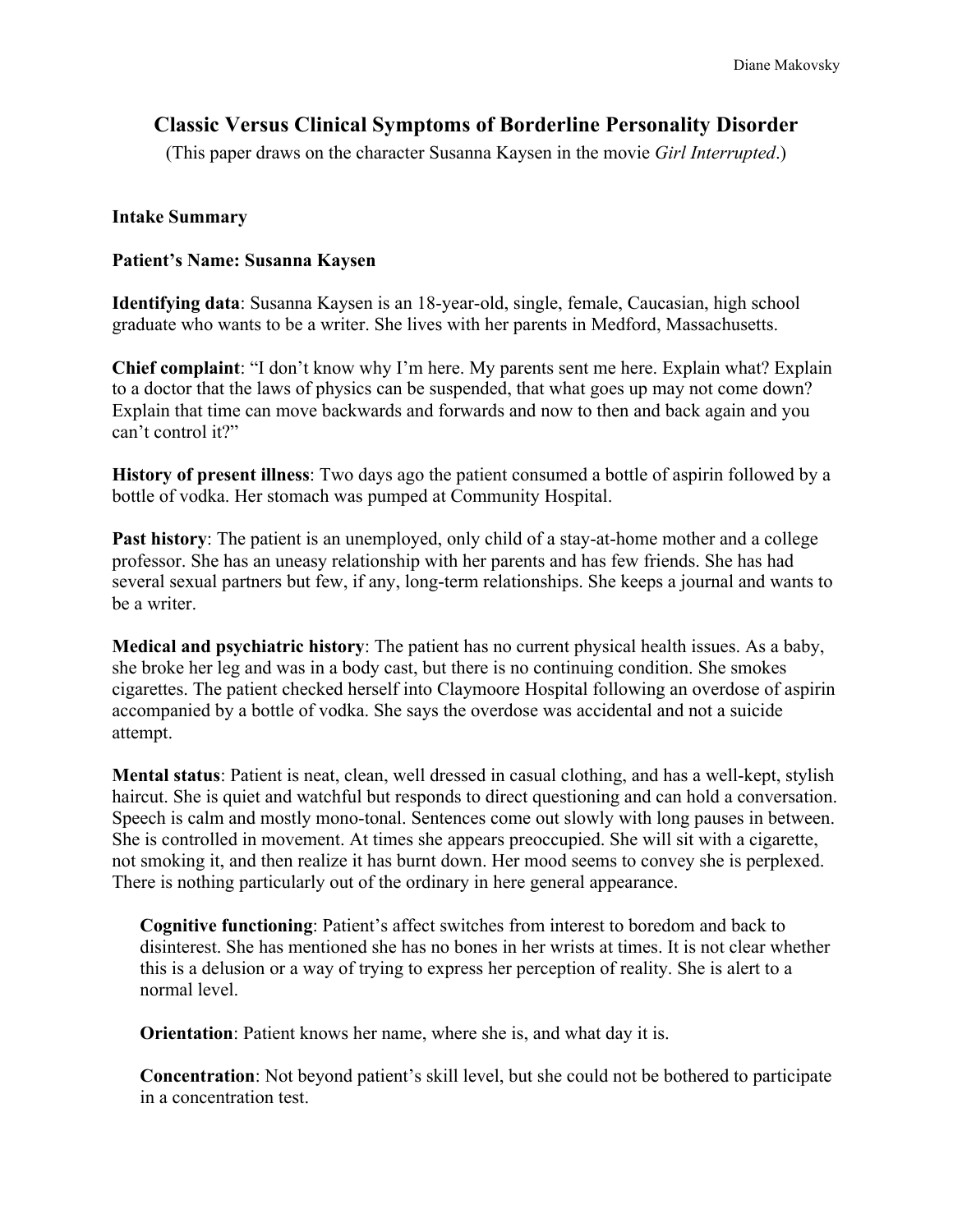**Memory**: She has reasonable short-term memory, but does not seem to be fully attentive to present activities and is easily distracted. Long-term memory is fine.

**Intelligence**: Good verbal intelligence and general fund of knowledge.

**Abstract thinking**: While she is able to discuss and reason on abstract topics, some of her perspectives display non-standard points of view.

**Concentration and Attention**: Patient is at times distracted or preoccupied, she is not always engaged in the conversation of which she is a part.

**Insight and judgment**: Patient does not recognize she may have a specific psychiatric problem, nor does she recognize taking a bottle of aspirin and vodka may have been, in her case, a suicide attempt: "I just had a headache."

Patient expectation: "I'm just here to get a rest."

**Medications**: Patient is not taking any medications.

**Diagnosis:** Borderline Personality Disorder, Axis II Cluster B

| Axis I (primary psychiatric diagnosis): | None diagnosed. Potential dissociative and mood       |
|-----------------------------------------|-------------------------------------------------------|
|                                         | disorders                                             |
| Axis II (personality disorders):        | Classic diagnosis for Borderline Personality Disorder |
| Axis III (physical disorders,           | None apparent at this time                            |
| may or may not cause I or II):          |                                                       |
| Axis IV (stressors):                    | Family and socialization issues impact and compound   |
|                                         | <b>BPD</b>                                            |
| Axis V (global functioning):            | GAF score 31 to 40. Client has major impairments in   |
|                                         | family relations, judgment, thinking, and mood        |

Diane Makovsky, Bay Path College, OTS------------------------------------------November 10, 2010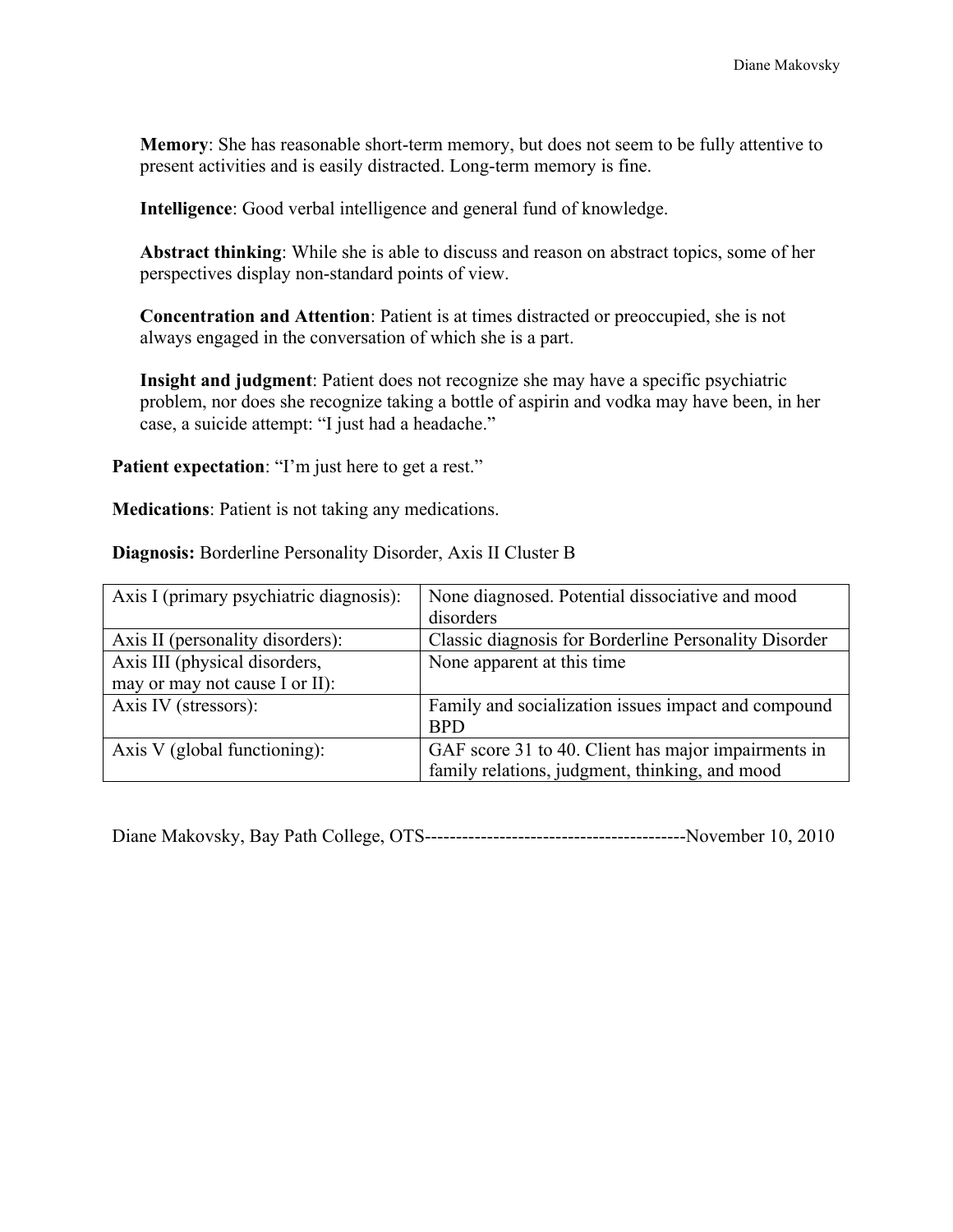## **Summary of Classic Diagnosis of Borderline Personality Disorder**

Borderline personality disorder (BPD) is a condition in which a person is impulsive in action, unstable in mood and affect, and tends to have chaotic relationships. The disorder affects approximately 1% to 2% of the U.S. population, and women are twice as likely as men to suffer from the disorder. BPD is an illness identified as being between neurosis and psychosis. Onset is often in adolescence or early-adulthood. BPD is in Cluster B and coded on Axis II of DSM-IV-TR (Sadock & Sadock, 2007).

Risk factors for BPD include genetics and, as with all personality disorders, a significant role is played by an individual's own, subjective, experiences. Specific BPD risk factors include an unsupportive and invalidating environment that can hinder development; abandonment in childhood or adolescence; disrupted family life; poor communication in the family; abuse, and sexual abuse (Swift, 2009).

#### **Symptoms.**

Mood swings, unpredictable behavior, and impulsiveness are three symptoms of BPD deriving from a similar and deeper cause – namely a lack of clearly defined sense of self. Sadock and Sadock (2007) refer to BPD patients' uncertainty about identity or self-image as *identity diffusion*.

Those with BPD view things in terms of extremes, either all good or all bad. They may be argumentative one moment and depressed the next. They swing wildly from love to hate and back again. Being alone is something they do not tolerate well. They act impulsively, and this impulsiveness may manifest itself in regard to money, substance use and abuse, sexual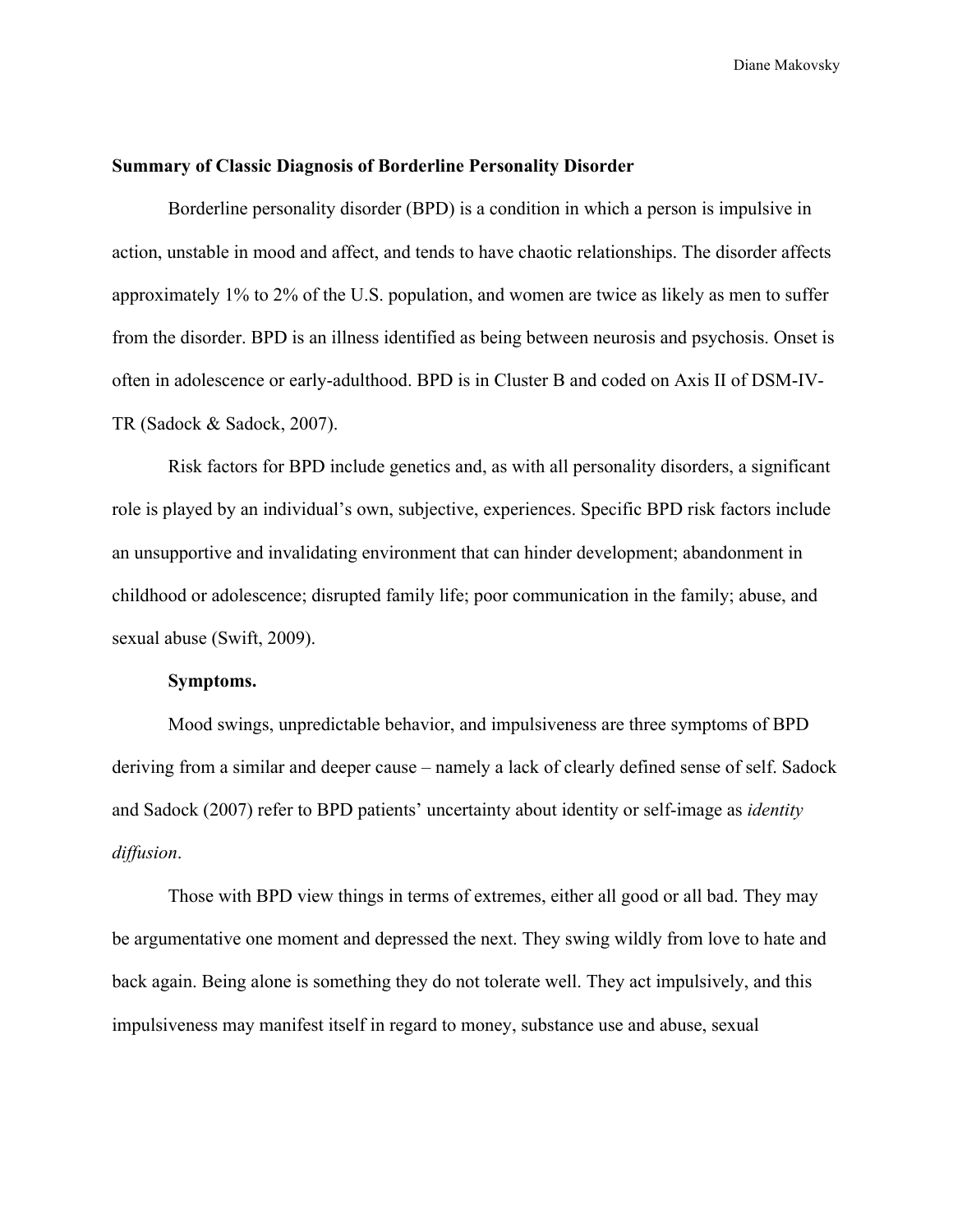relationships, and binge eating. Some with BPD take part in repeated acts of wrist cutting, overdosing, or other self-injury.

The impulsiveness and related behaviors put pressure on the relationships people with BDP have with others, resulting in relationships that are both intense and unstable.

People with BPD complain both of having no feelings and of not feeling anything. They describe themselves as empty or bored.

Persons with BPD typically view themselves as victims of circumstance and take little responsibility for themselves or their problems. They show ordinary reasoning on *structured*  tests, but deviant reasoning on *unstructured* tests. While persons with schizophrenia may have prolonged psychotic episodes, those with BPD may have short psychotic periods, described by Sadock and Sadock (2007) as *micropsychotic episodes*.

Just like those with other personality disorders, those with BPD do not feel anxiety about their maladaptive behaviors. Thus, many with BPD do not accept the need for treatment. As such, they are usually disinterested in the treatment, and so prognosis for treatment is not very good. However, most people with BDP are able to live relatively normal functioning lives. They can often get by without acknowledging their disorder or seeking treatment. It is when the disorder stops normal functioning that it becomes a problem.

#### **Comparison of Susanna's Case to the Classic Diagnosis of BPD**

In the case of psychopathology there is always a sense in which "there, but for the grace of God, go I." This is particularly true for BPD because the symptoms are not so distinctly different from normal psychology in the face of unpleasant experiences. The path of an individual is strongly constrained by their physiology, their experiences, and their choices. In the case of BPD, the classical diagnosis seems like an observation that, in part due to lack of love or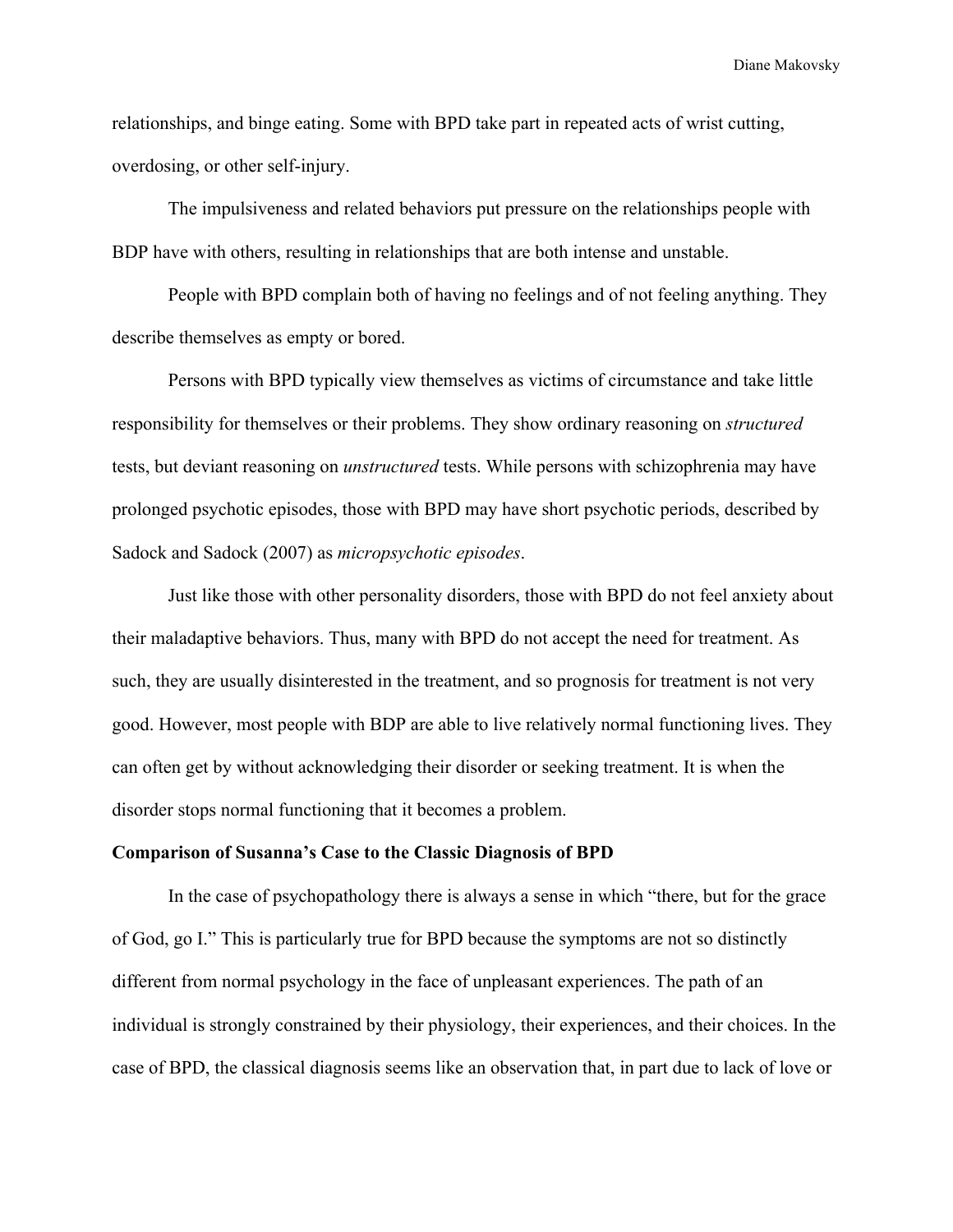lack of inclusion in society, someone's life has taken on a pattern of reaction in a desperate search for meaning and belonging. Search for meaning and belonging is entirely normal and applies to all of us. The only question is how to gain a balance that is both sustainable and conducive to some sense of fulfillment for the individual and therefore within the range of socially acceptable.

In this movie, Susanna was a stereotypical example of a person with a classic diagnosis of BDP. Susanna displayed all the following symptoms outlined by Sadock and Sadock (2007):

- Onset in adolescence or early adulthood
- Mood swings
- Argumentative one moment, depressed the next
- Complained of not feeling anything
- Short-lived psychotic episode
- Doubtful
- Achievement rarely at level of ability
- Felt both dependent and hostile
- Complained about feeling of emptiness or boredom

Susanna also displayed symptoms of potential dissociative and mood disorders. The first involved disassociation or denial in what Sadock and Sadock (2007) referred to as a Pollyannalike replacement of unpleasant affects with pleasant ones. A mood was described as a pervasive and sustained feeling tone that is experienced internally and that influences a person's behavior and perception (Sadock & Sadock, 2007, p. 527). Those with mood disorders have conditions characterized by a loss of that sense of control and a subjective experience of great distress. Susanna appeared to have mood disorders as well as BPD.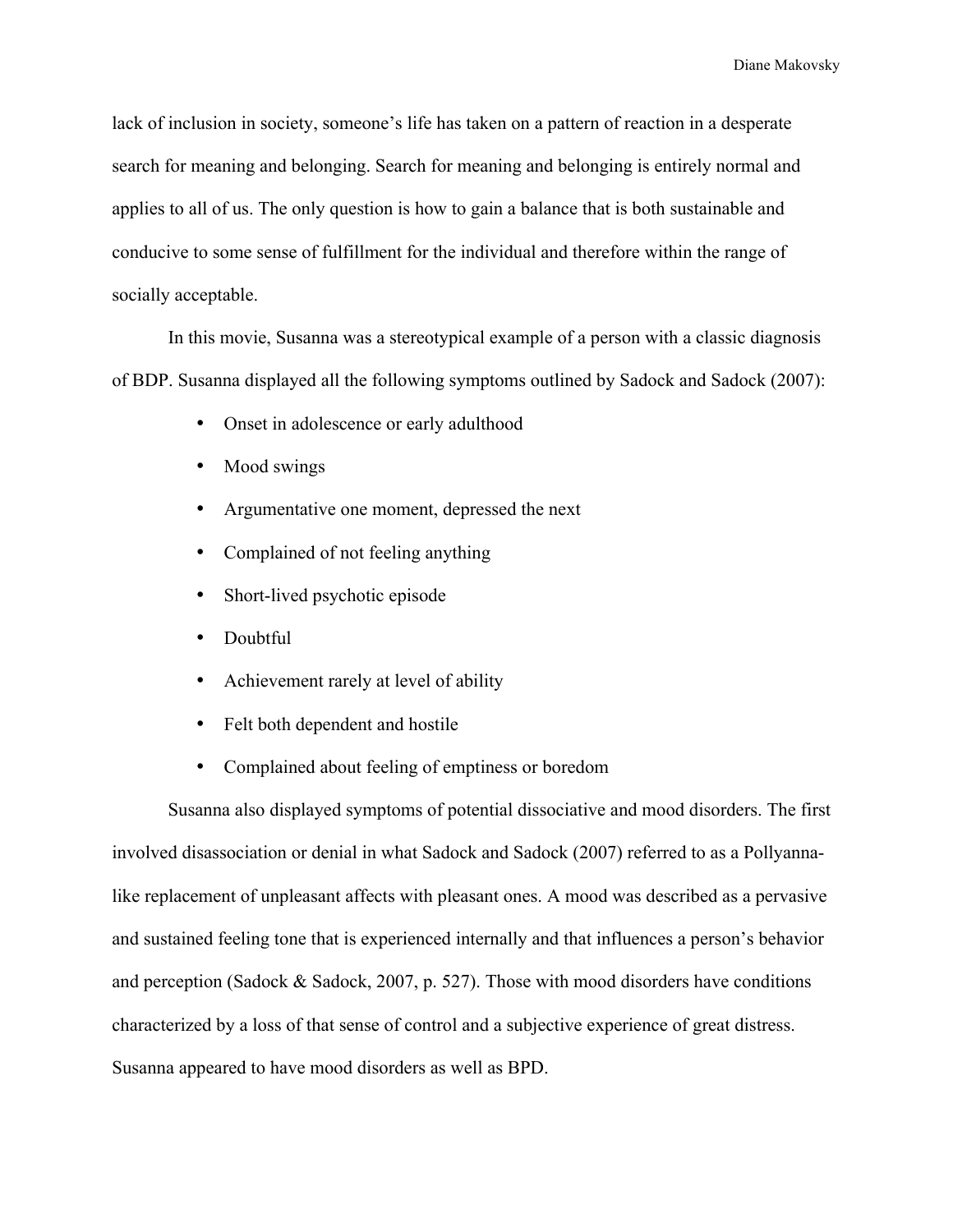While there would be a desire to use either a Psychosocial or Cognitive-Behavioral frame of reference to address the issues Susanna faces, there would be drawbacks to both. Psychotherapy would probably not work, initially, because Susanna would likely not participate. The Cognitive-Behavioral frame would also require acknowledgement of the issues, and illness, and a willingness to do homework or assignments. Thus, the Behavioral frame of reference would work best because it is reality oriented, sets limits, and creates clear values and goals. It works well with addressing the problems Susanna faced with work, leisure, sociability, and relaxation.

#### **The Impact of BPD on Susanna's Life**

Susanna's life had been significantly affected by the set of symptoms that together are called BPD. It should not be regarded as normal for an 18-year-old to feel so unloved and disconnected as to consider suicide – whether as a cry for help or as a serious intent – as being a preferable option to their everyday existence. There was a strong indication that Susanna's parents were more self-involved and concerned about the effects of their daughter's illness on them than on understanding what their daughter was suffering. This may well have been a sign of some of the deeper causes for her condition. The movie made reference to a specific set of events where Susanna broke her leg, was put in a body cast, and then strapped to a board and immobilized for the duration of a coast-to-coast car journey. When combined with parental distance, this could easily have been a significant childhood trauma that served to emphasize Susanna's isolation.

Those with personality disorders, of which BDP is one, do not adjust or move through the normal stages of lifestyle progression. Susanna has become an adult with an idea of what she would like to do in life (she said she wants to write), but we do not see her having any real plan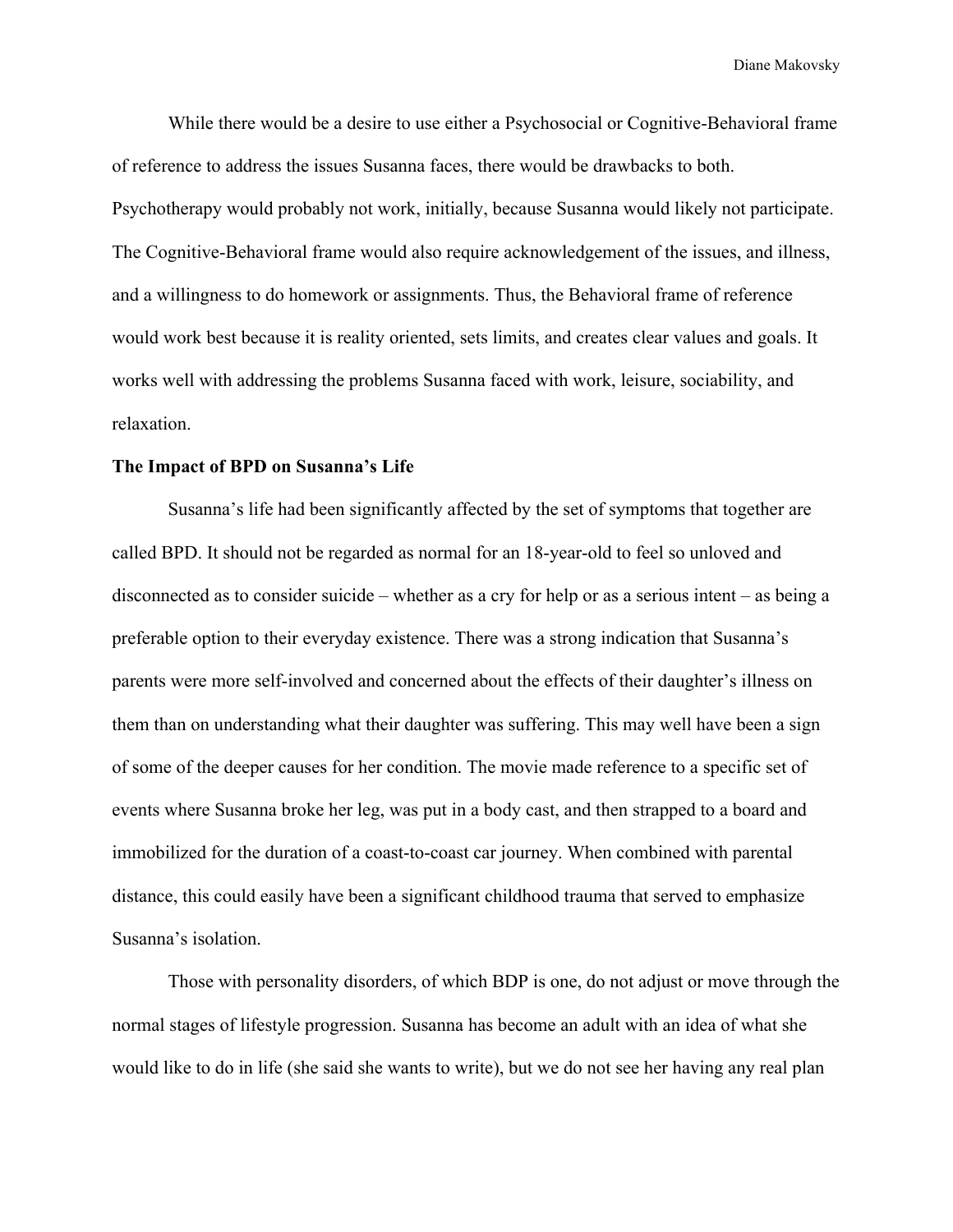or structure. Susanna was a drifter, a person with intelligence who was apathetic toward the world, and who had no meaningful engagement with or commitment to adult communities.

## **Patient Strengths and Weaknesses**

Susanna had a couple of distinct strengths including an awareness of emotions in others. She was intelligent and perceptive. On the other hand she had several weaknesses. These include a world-view resulting in a lack of meaning in her life and a lack of emotional connection to her family and almost any other person. Partly as cause and partly as effect she had no stable focus for love in her life. Susanna's lack of self-confidence resulted in a lack of self-assertiveness.

Susanna is independent in her Activities of Daily Living (ADLs) and her Instrumental Activities of Daily Living (IADLs). It is the extent to which she did not participate in other occupational areas that is her greatest weakness. She is weak with regard to: sleep, education, work, play, leisure, and social participation. She also appears unclear with regard to her values, beliefs, and spirituality. One could say Susanna holds great potential, but her development has been disrupted so severely she does not even recognize what might give her meaning or purpose.

## **Three Problems to Address in Occupational Therapy**

Using the behavioral frame of reference, the underlying goal would be to address the development and greater integration between the patient, Susanna, and her society. The three problems selected are:

- 1. Perspectives: Getting a different perspective on your problems
- 2. Goal setting: Understanding it is possible to work with people to achieve collective goals
- 3. Relaxation: Understanding it is all right to do nothing from time to time and that rest is the basis of activity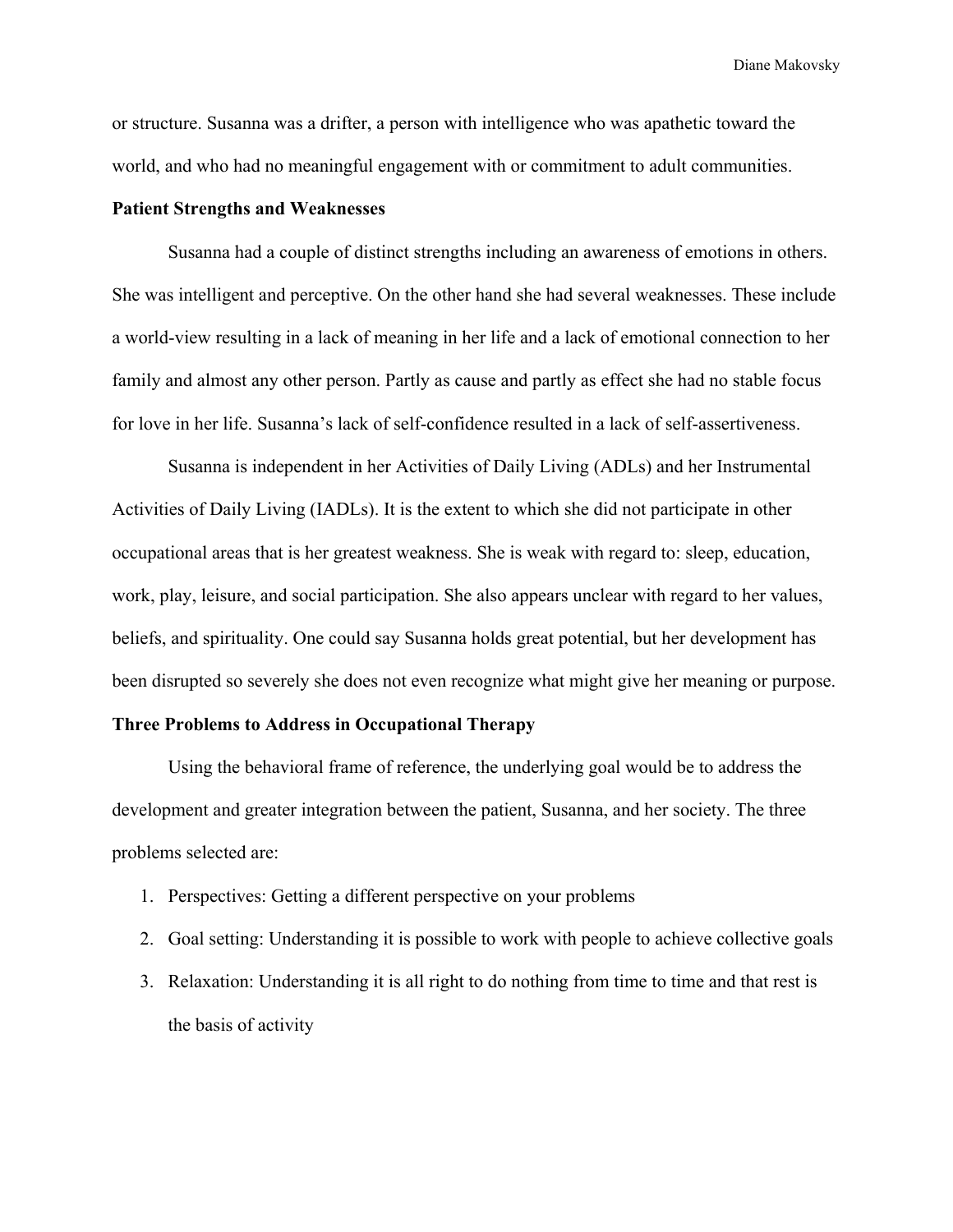## **Perspective treatment group.**

Based on a behavior modification approach, the treatment group would take turns in discussing problem situations in their lives and the action they took as a result. Each of the rest of the group would then describe how they perceive the situation and what they would have done in the circumstances. After everyone has contributed, the therapist would ask the person who started whether they might look at the situation differently now that they see other people's perspectives. Generic situations or scenarios could be used if people in the group were not ready to discuss personal issues or where the group could benefit from learning certain lessons. This group follows a philosophy not far from that of Aaron Beck who aimed to have clients identify and understand their own thoughts and imagine other ways that they could be interpreted (Bruce & Borg, 2002).

## **Goal setting and working together treatment group.**

This group would train patients in time management and cooperation techniques. For instance, a certain ADL or IADL could be selected to be performed as a group, for instance, meal preparation. The group would be under some time pressure to encourage the team members to prioritize the steps so the more important activities were completed before time runs out. Another possible activity for this group would be to actually teach time management, from keeping calendars to setting appointments to scheduling their day. Through these activities, members of the group would learn about structure, goals, and meeting social expectations and obligations. Meeting the expectations of other would help build social and community skills. This activity provides a structure that in some ways could be argued to follow Donald Meichenbaum's Cognitive-Behavioral Modification methods, particularly task analysis and self-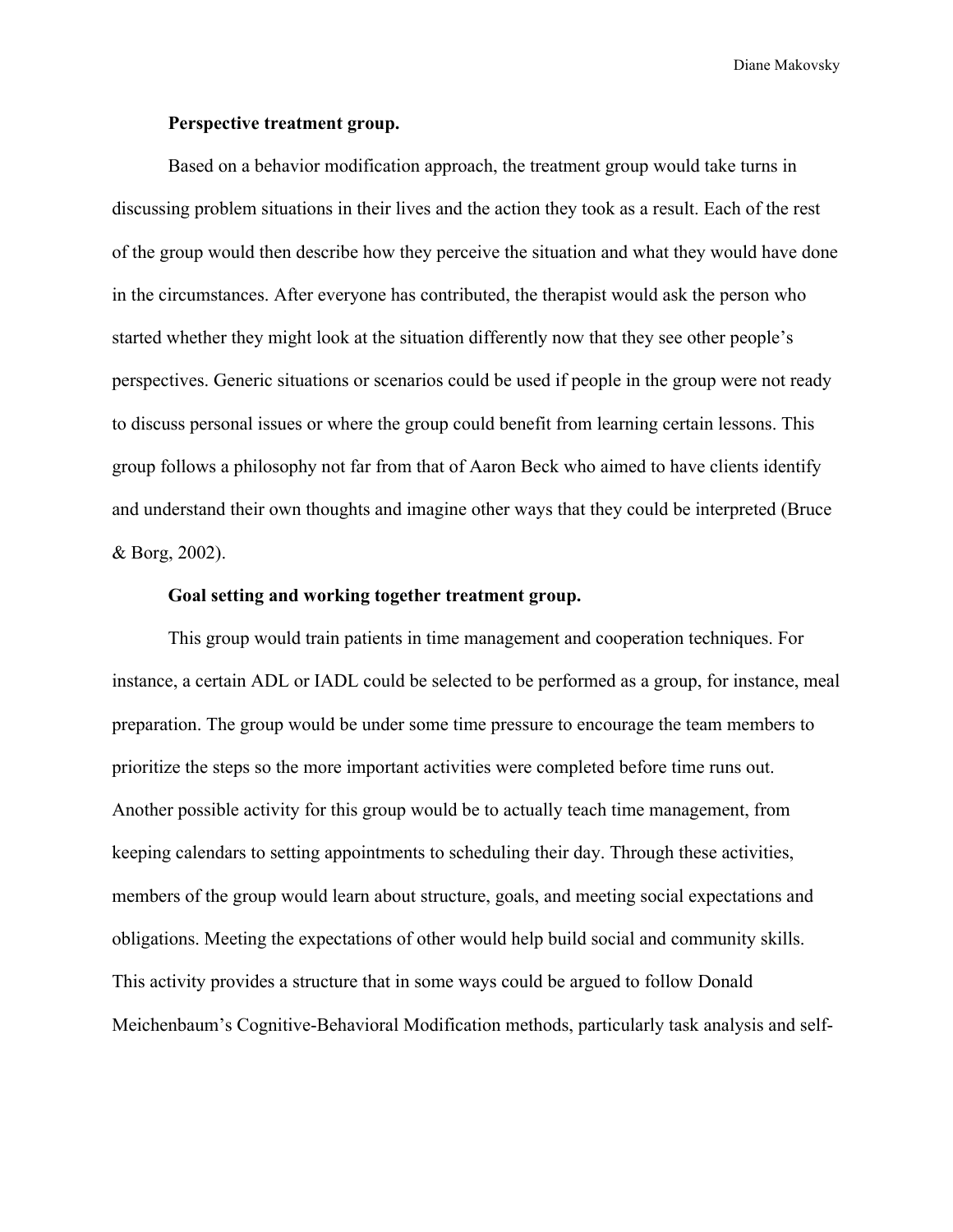instruction, or in this case group instruction (Bruce  $\&$  Borg, 2002). Oftentimes, cognitivebehavioral activities also work well in a behavioral frame.

#### **Relaxation treatment group: Practicing resting in a group.**

This activity can be implemented in two main forms. One is simply lying on the floor with eyes closed (optionally listening to classical music if silence is too difficult). This would demonstrate that not all social experiences have to collaborative. The second would be doing some collaborative activity together such as assembling a jigsaw puzzle, but doing so in silence. This is a demonstration of collaboration in a social group without competition.

## **Individual Session**

Susanna said, "Talk isn't worth shit. It never really helps anyone." This issue is worth exploring with the patient directly because while there are some truthful aspects to it, it also reveals a mechanism for keeping social distance. The thought also undermines one of the essential elements of binding a society together, communication through the spoken and written word.

The three activities to be performed during individual sessions would be:

1. Going to get an ice cream. Starting with the question, such as "Would you like to get an ice-cream?" would ensure that the patient is exposed to a full range of actions starting from introspection to discover some aspect of their desire, to asking for their desired item, to receiving it, on to enjoying it. In going through the cycle of feelings and actions and discussing it afterwards the patient would be exposed to the lesson that speaking, while insufficient, is a necessary part of social life. Outings of all sorts should be encouraged.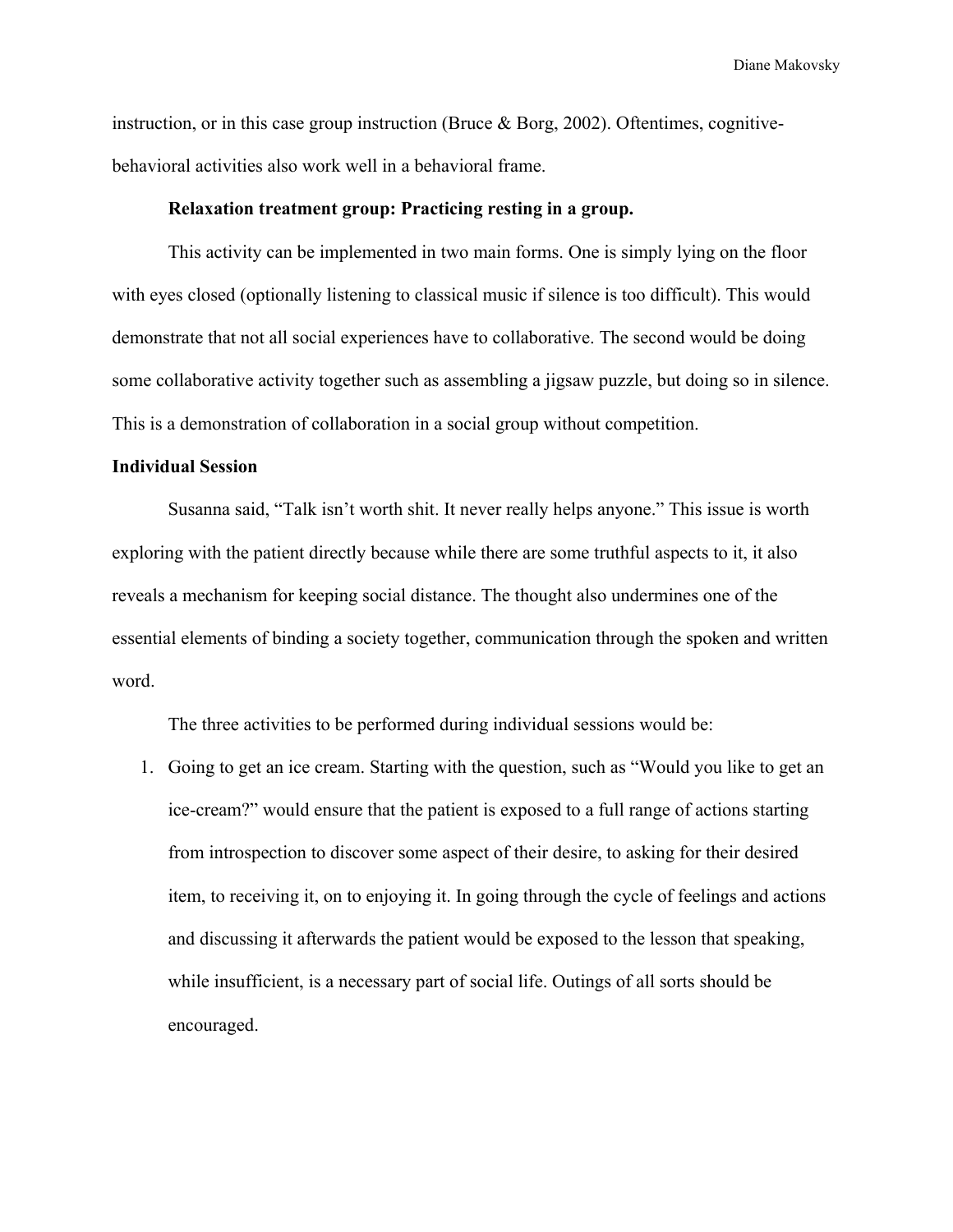- 2. Watch a movie or You Tube video together or simply by sit on a park bench and watching passers-by. Work with the patient to observe other people and comment on any emotions they may be visibly expressing. Then encourage the patient to find something nice, loving, or uplifting to say about the observed person. The intent here is to begin to engage the patient in practicing a positive emotional response to people they encounter.
- 3. Introduce the patient to a pet. Get the patient to undertake some of the duties involved in the care of another dependent being. The intent here is to engage the patient in a loving and caring relationship that makes only the gentlest of demands and does so in a nonthreatening manner.